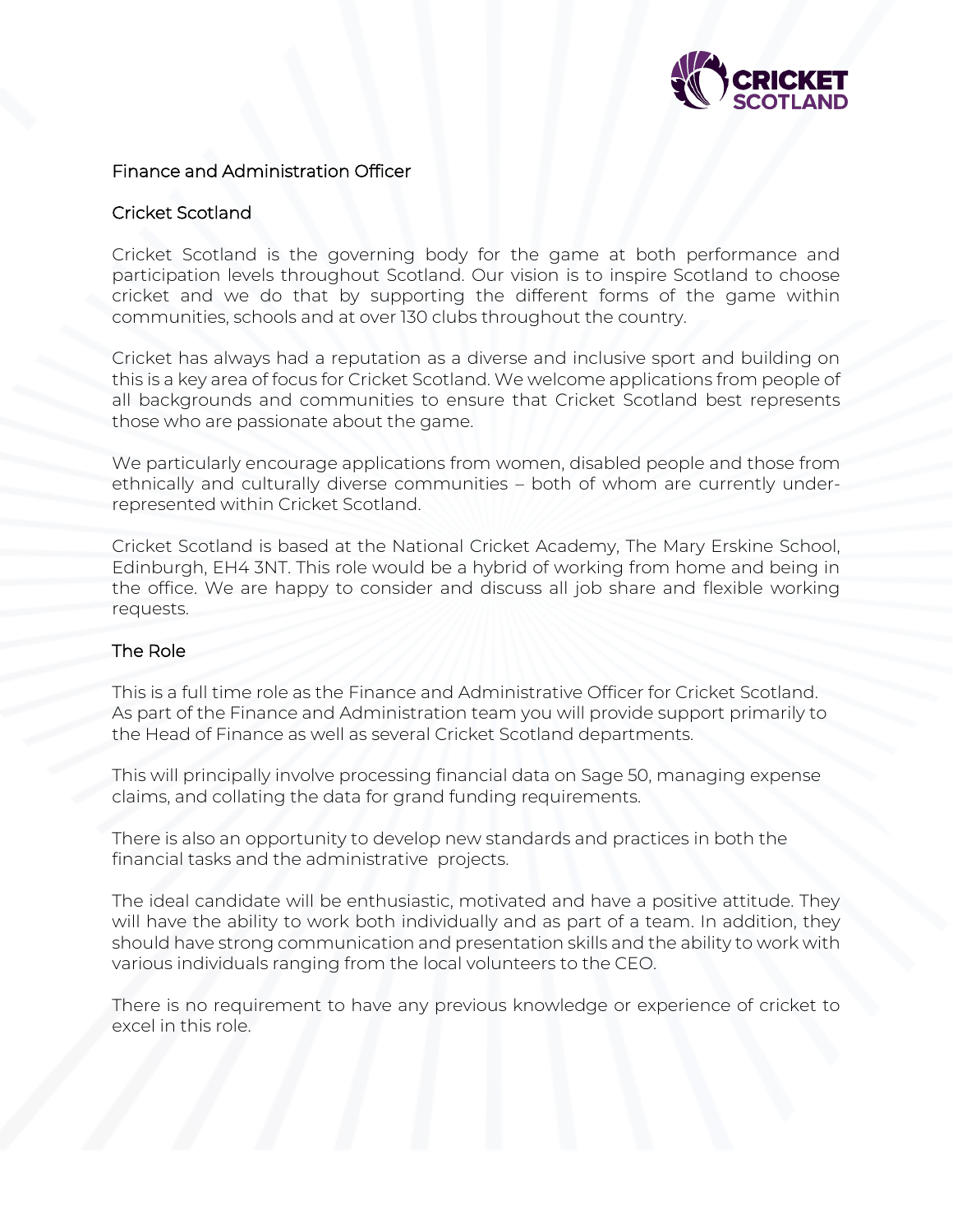

## Key Responsibilities

### **Finance**

- Purchase invoice preparation and posting
- Collation of payment runs
- Post bank payments
- Post bank receipts
- Sales invoices
- Monthly bank reconciliations
- Credit card confirmations
- Expense collation and processing
- Grant fund reporting
- VAT returns

## Administration

- Safeguarding managing the Protecting Vulnerable Groups process
- Equality, Diversity and Inclusion maintaining staff data base, attending and minuting meetings
- ICC annually coordinating collation of data for submission to ICC Europe
- Events provide support for annual events across Cricket Scotland
- Cricket Scotland Board and Council attending and minuting meetings
- Supporters maintain database and communicating with the Cricket Scotland members and patrons

# Working Relationships

- Head of Finance and Administration
- CEO
- Senior Leadership Team; Head of Operations, Head of Development, Head of Performance, Director of Performance
- Regional Associations, Junior Development Groups, Clubs and Schools
- Cricket Scotland Board and Council
- Equality Delivery Group
- International Cricket Council Europe
- **Sportscotland**
- England Cricket Board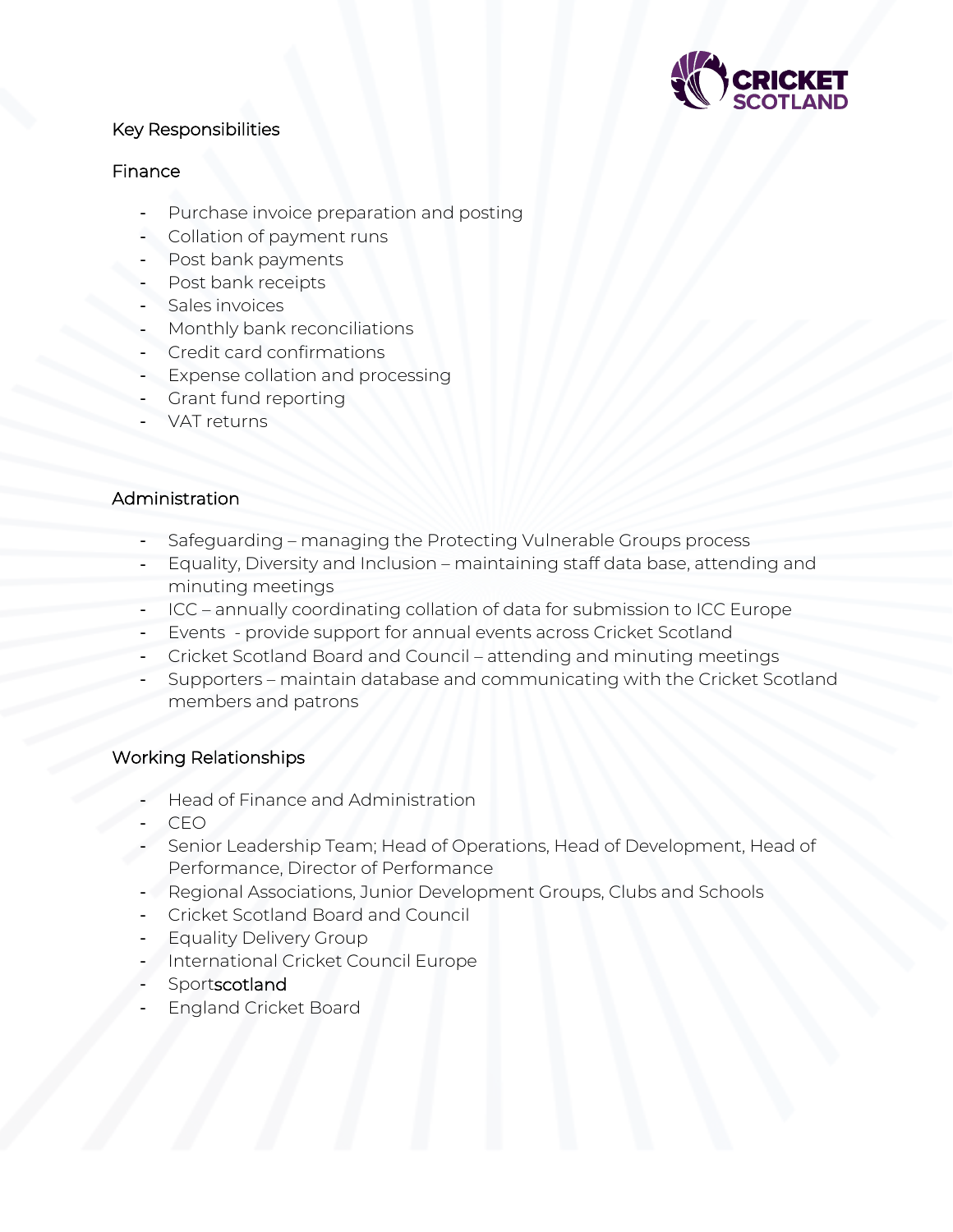

# Knowledge and Experience

The successful candidate should have the following skills, education, and experience:

| Experience                  | Essential | Previous experience of working in a financial or<br>administrative role;<br>Proven experience of working effectively in a team;<br>Ability to work independently, to use initiative and<br>prioritise own work;<br>Experience of collating and maintaining databases;<br>Excellent proficiency in Microsoft office systems;<br>Demonstrated ability to learn new skills rapidly and<br>adapt to change;<br>Excellent communication skills, both written and<br>verbal;<br>Must be strong numerically and have excellent<br>attention to detail and accuracy;<br>Knowledge of computerised accounting packages;<br>Being discrete, trustworthy and reliable;<br>Ability to multitask and prioritise work to meet<br>deadlines |
|-----------------------------|-----------|------------------------------------------------------------------------------------------------------------------------------------------------------------------------------------------------------------------------------------------------------------------------------------------------------------------------------------------------------------------------------------------------------------------------------------------------------------------------------------------------------------------------------------------------------------------------------------------------------------------------------------------------------------------------------------------------------------------------------|
| Experience                  | Desirable | Previous use of Sage 50 Accounts;<br>Finance Qualification;<br>Knowledge of finance processes - Month end, year<br>end and annual audit;<br>Experience in dealing with Departmental mail;<br>Knowledge of BACs Payment Runs/Faster<br>Payments and Direct Debits.<br>Ability to process billing through purchase ledger;<br>Allocation and coding of payments;<br>Experience in producing bank reconciliations.                                                                                                                                                                                                                                                                                                              |
| Job-Related<br>Requirements | Essential | Based in Scotland;<br>A visa that allows you to undertake this form of<br>employment in the UK (Cricket Scotland will not<br>support applicants in obtaining visas, applicants<br>must already have the correct paperwork in place<br>before starting in the role).                                                                                                                                                                                                                                                                                                                                                                                                                                                          |